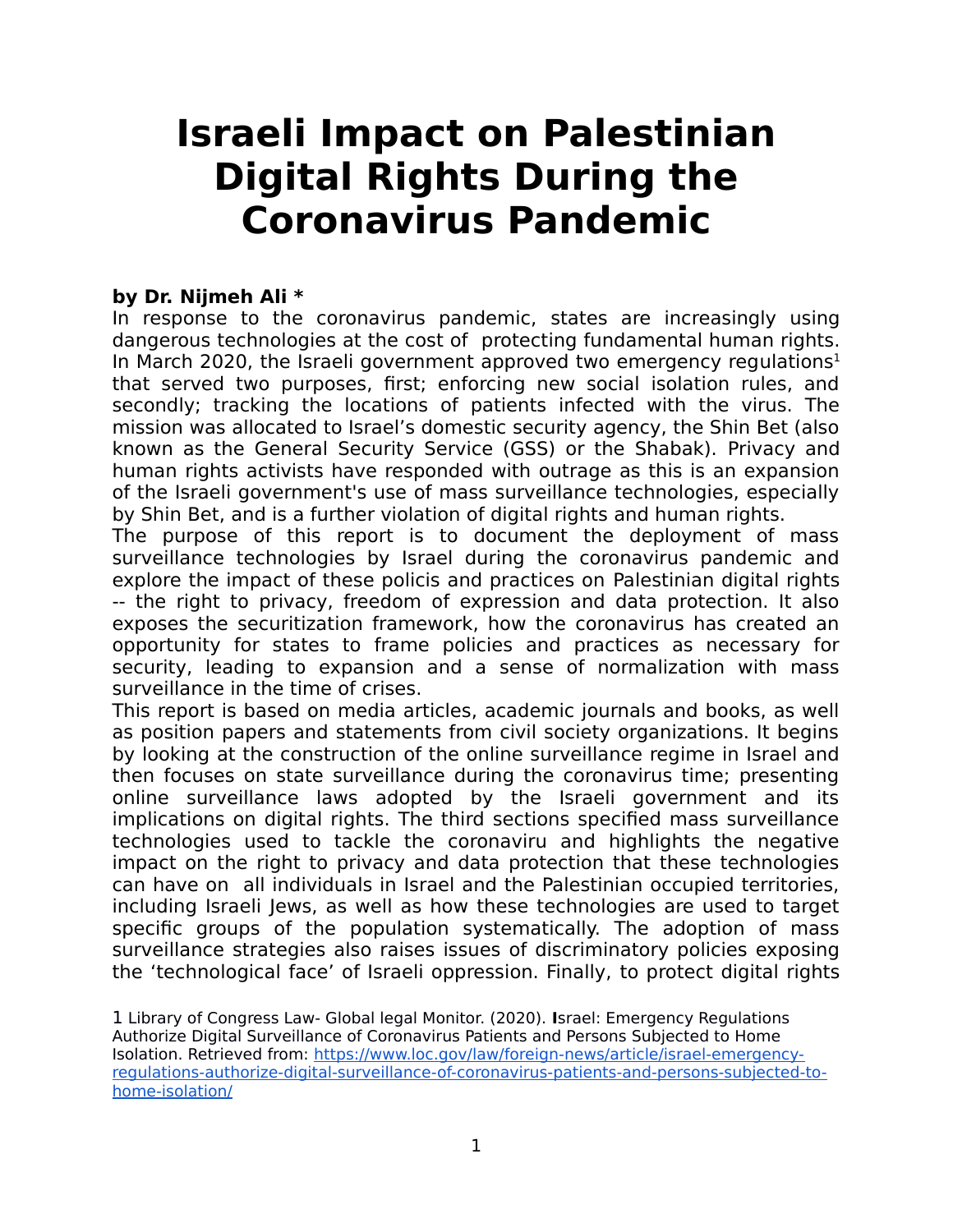in Israel and Palestenian occupied territories, the paper offers recommendations for ensuring a free, safe and equal digital space for everyone - particularly for social, national and political groups such as Palestinian citizens in Israel and Palestinians of the occupied territories.

# **1. Constructing the Israeli online surveillance regime**

Online surveillance or the surveillance of communication networks, is an intelligence activity designed to gather, retain, process, and analyze digital information from electronic communication networks - landline , cellular networks, the internet or data networks. Surveillance starts by intercepting and retrieving information from the web, collection of communication data, and communications service providers or companies, and processing open and hidden information which can include data- mining techniques.<sup>[2](#page-1-0)</sup>

In a time in which, massive human communication is conducted via electronic media, controlling modern technology for comprehensive-scale collection, storage and statistical analysis of data can yield more productive and more detailed intelligence information on surveillance targets than ever before. However, this is a double-edged sword when it comes to human rights and the violation of privacy and data protection, taking into consideration that Not only those whom under surveillance are targeted, but also those with whom they are in contact. The additional element is related to the harm caused to individuals by online surveillance- is not limited to their right to privacy. More broadly, the effect produced by such monitoring may harm their general sense of freedom and their freedom of expression.<sup>[3](#page-1-1)</sup> When individuals are aware that they are or may be under surveillance, they are likely to modify their behaviour accordingly and enhance their internal sense of censorship. For years, Israel has been using mass surveillance to monitor Palestinians in the occupied Palestinian territories and in Israel, yet, since the outbreak of the Coronavirus, Israel has turned its sophisticated technology to track its Jewish citizens openly. However, the following section reveals that Israel has also been monitoring its citizens away before the Coronavirus.

## **1.1. Genealogy of online surveillance laws in Israel and human rights violations**

Israel presents itself as a country with various legislation covering privacy laws including Section 7 of the Basic Law on Human Dignity and Freedom; Protection of Privacy Law; Registrar of Databases; Credit Data Service Law; Secret Monitoring Law (1979); the Computer Law (1995); Genetic Information Law; and Freedom of Information Law. Based on this, the European Commission considers Israel's data protection laws sufficient for providing a

<span id="page-1-1"></span><span id="page-1-0"></span>2 The Israel Democracy Institute. (2019).Regulation of Online Surveillance on Israeli Law and Comparative Law. Retrieved from: [https://en.idi.org.il/media/13042/regulation-of-online](https://en.idi.org.il/media/13042/regulation-of-online-surveillance-final.pdf)[surveillance-final.pdf](https://en.idi.org.il/media/13042/regulation-of-online-surveillance-final.pdf)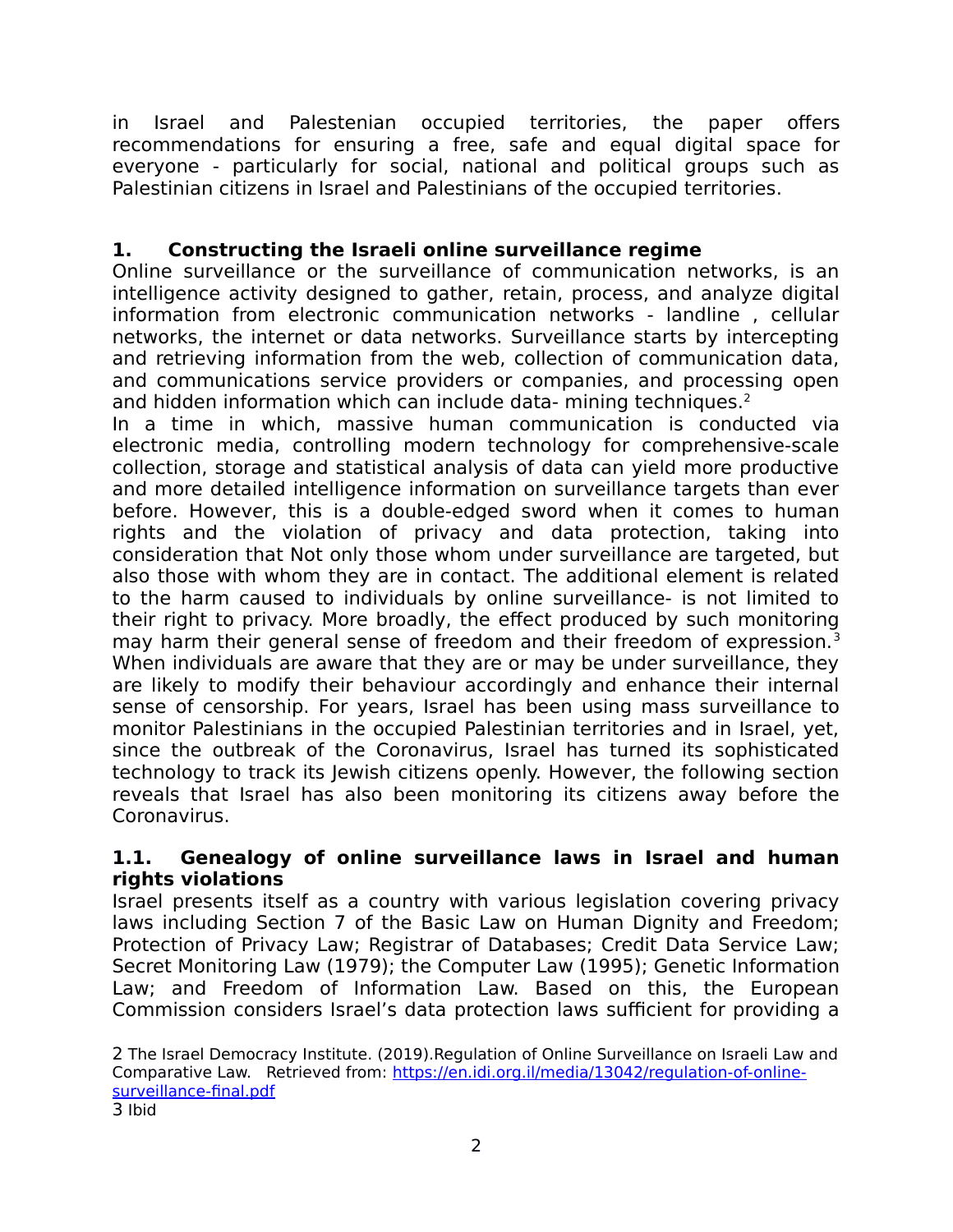level of protection for personal data transferred from countries in the EU.<sup>[4](#page-2-0)</sup> A critical view of Israel's security legislation is offered by Halabi<sup>[5](#page-2-1)</sup> who provides a detailed review of surveillance technologies and practices - ID cards, CCTV, the gathering of communication data from communication companies, and biometric databases - installed by Israel on Israeli citizens. Halabi focuses on "surveillance within Israel, and the routine violation of these protections by state intelligence and police agencies working in the interest of national security."[6](#page-2-2)

The impact of Israeli surveillance technology on human rights is undeniable. Surveillance of individuals - often journalists, activists, opposition figures and critics - has been shown to lead to arbitrary detention, torture, and extrajudicial killings.<sup>[7](#page-2-3)</sup> Journalists and media have also been subjected to military censorship, orders banning coverage of specific subjects and private-sector lawsuits designed to gag them.<sup>[8](#page-2-4)</sup> In particular, two significant laws related to internal surveillance on Israeli citizens caused a heated debate in the Israeli media and reached the Court; 'The Big Brother Law', and 'The Biometric Database Law'. The Big Brother Law approved by the Knesset in 2007 allows the police to set up a database on citizens that contains telephone numbers (including unlisted ones), names of mobile telephone subscribers, serial numbers of mobile phones, and maps of antenna locations. The database has been described as the "biggest database in the West."<sup>[9](#page-2-5)</sup> In 2009, Israel passed a law that would establish a biometric database, collecting and storing biometric data – that is, distinguishing biological traits such as fingerprints, retina and iris patterns, DNA, and other unique identifiers.<sup>[10](#page-2-6)</sup> The motivation behind the biometric database, whose implementation was delayed following a two-year pilot project that started in August 2013, is the argument that it ensures security and protection against

<span id="page-2-0"></span>4 Stevens, Andrew. (2011). Surveillance policies, practices and technologies in Israel and the occupied Palestinian territories: Assessing the security state. The New Transparency Project, Working Paper IV, IRSP IV. Retrieved from:

[https://www.sscqueens.org/sites/sscqueens.org/files/2011-11-Stevens-WPIV.pdf.](https://www.sscqueens.org/sites/sscqueens.org/files/2011-11-Stevens-WPIV.pdf)

<span id="page-2-1"></span>5Halabi, Usama. (2011). "Legal analysis and critique of some surveillance methods used by Israel.", in E. Zureik, D. Lyon and Y. Abu-Laban (eds). Surveillance and Control in Israel/Palestine: Routledge. Pp. (199-218).

<span id="page-2-2"></span>6 Stevans, Andrew. Ibid. P.2.

<span id="page-2-3"></span>7 United Nations: Human Rights Office of the High Commissioner. (2019). The 2019 report on the surveillance industry. Retrieved from:

<https://www.ohchr.org/EN/Issues/FreedomOpinion/Pages/SR2019ReporttoHRC.aspx>

<span id="page-2-4"></span>8 Reporters without borders. Toxic environment. (2020). Retrieved from: <https://rsf.org/en/israel?nl=ok>

<span id="page-2-6"></span><span id="page-2-5"></span>9 Shahar, Ilan. (2007, 7 December). Big Brother Law' Allows biggest database in West'. HAARETZ. Retrieved in: (2 July 2020), from: <https://www.haaretz.com/1.4967126> 10 Biometrics, as commentators note, establishes a closer link between the biological and political, forging what is known as the biopolitical.

Israel Democracy Institute. (2010). The State of Israel and the Biometric Database Law: Political Centrism and the Post-Democratic State. Retrieved from: <https://en.idi.org.il/articles/6823>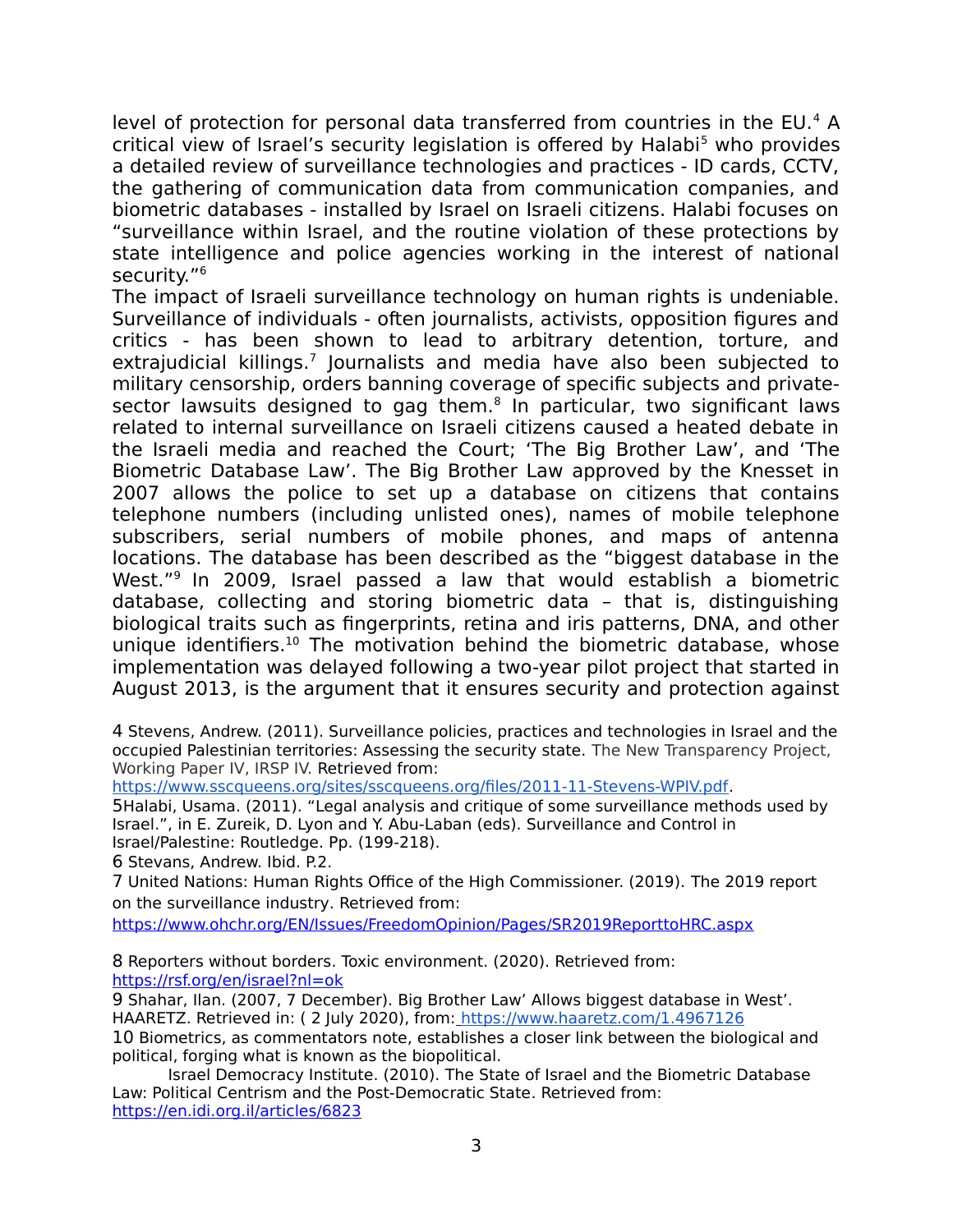theft of personal information. Human rights organizations opposed the biometric campaign in Israel for fear that it would compromise individual privacy and give governmental bodies full access to personal data without securing sufficient oversight.<sup>[11](#page-3-0)</sup>

Neve Gordon, an Israeli scholar who studied the Israeli security industry, draws our attention to the fact that Israel's surveillance industry stems from the close links between the Israel's military and the technology sector. In 1960, the Israeli military was developing computer software — nine years before the Israeli software industry and university computer science programs even existed. Gordon also emphasizes that the prolonged occupation of the West Bank, Gaza, and East Jerusalem, along with its periodic wars, provides a laboratory for testing and fine-tuning different products that are created or different technologies.<sup>[12](#page-3-1)</sup> These links create an automatic suspect attitude towards technological changes, mainly among Palestinians and human right activists worldwide. "Israel has become a leading exporter of tools for spying on civilians. Dictators around the world – even in countries with no formal ties to Israel – use them to eavesdrop on human rights activists, monitor emails, hack into apps and record conversations".[13](#page-3-2)

In 2014, the Israeli government approved Resolution 1775 and put forward a strategy for increasing security in East Jerusalem and Palestinian communities within the Green Line (Israel).<sup>[14](#page-3-3)</sup> Since then, the plan has been reinforced and expanded. In 2015, the Jerusalem Police district plan included the investment of 48.9 million NIS in the strengthening, purchase and installation of CCTV cameras and surveillance technology in East Jerusalem.<sup>[15](#page-3-4)</sup> These laws and surveillance methods established a comprehensive monitoring system, violating Palestinians' right to privacy, and further

<span id="page-3-0"></span>11 Privacy International. (2013, July 22). Israel Launches Controversial Biometric Database. Privacy International, Retrieved from: [https://privacyinternational.org/news-](https://privacyinternational.org/news-analysis/1181/israel-launches-controversial-biometric-database)

[analysis/1181/israel-launches-controversial-biometric-database](https://privacyinternational.org/news-analysis/1181/israel-launches-controversial-biometric-database) ; Jonathan J. Klinger. (2011,June 4). Israel to Start Collecting Fingerprints from All Citizens. +972 Magazine. Retrieved in: (2020, July 5), from: [https://www.972mag.com/israel-to-start-collecting](https://www.972mag.com/israel-to-start-collecting-fingerprints-from-all-citizens/)[fingerprints-from-all-citizens/](https://www.972mag.com/israel-to-start-collecting-fingerprints-from-all-citizens/)

<span id="page-3-1"></span>12 Gordon, Neve. (2009, April). The Political Economy of Israel's Homeland Security. The New Transparency Project, Working Paper III. Retrieved from:

[https://www.sscqueens.org/sites/sscqueens.org/files/The%20Political%20Economy%20of](https://www.sscqueens.org/sites/sscqueens.org/files/The%20Political%20Economy%20of%20Israel%E2%80%99s%20Homeland%20Security.pdf) [%20Israel%E2%80%99s%20Homeland%20Security.pdf](https://www.sscqueens.org/sites/sscqueens.org/files/The%20Political%20Economy%20of%20Israel%E2%80%99s%20Homeland%20Security.pdf)

<span id="page-3-2"></span>13 Shezaf, Hagar; Jacobson, Jonathan. (2018, October 20). Revealed: Israel's Cyber-spy Industry Helps World Dictators Hunt Dissidents and Gays. HAARETZ. Retrieved in (2020, August 14), from: [https://www.haaretz.com/israel-news/.premium.MAGAZINE-israel-s-cyber](https://www.haaretz.com/israel-news/.premium.MAGAZINE-israel-s-cyber-spy-industry-aids-dictators-hunt-dissidents-and-gays-1.6573027)[spy-industry-aids-dictators-hunt-dissidents-and-gays-1.6573027](https://www.haaretz.com/israel-news/.premium.MAGAZINE-israel-s-cyber-spy-industry-aids-dictators-hunt-dissidents-and-gays-1.6573027)

<span id="page-3-3"></span>14 Prime Minister's Office. (2014, June). Resolution 1775: The Plan to Increase Personal Security and Socio-Economic Development in Jerusalem for the Benefit of All its Residents. Retrieved from: [https://www.gov.il/he/departments/prime\\_ministers\\_office](https://www.gov.il/he/departments/prime_ministers_office)

<span id="page-3-4"></span>15 WhoProfits. (2018, November)."Big Brother" in Jerusalem's Old City: Israel's Militarized Visual Surveillance System in Occupied East Jerusalem. Retrieved from: <https://whoprofits.org/wp-content/uploads/2018/11/surveil-final.pdf>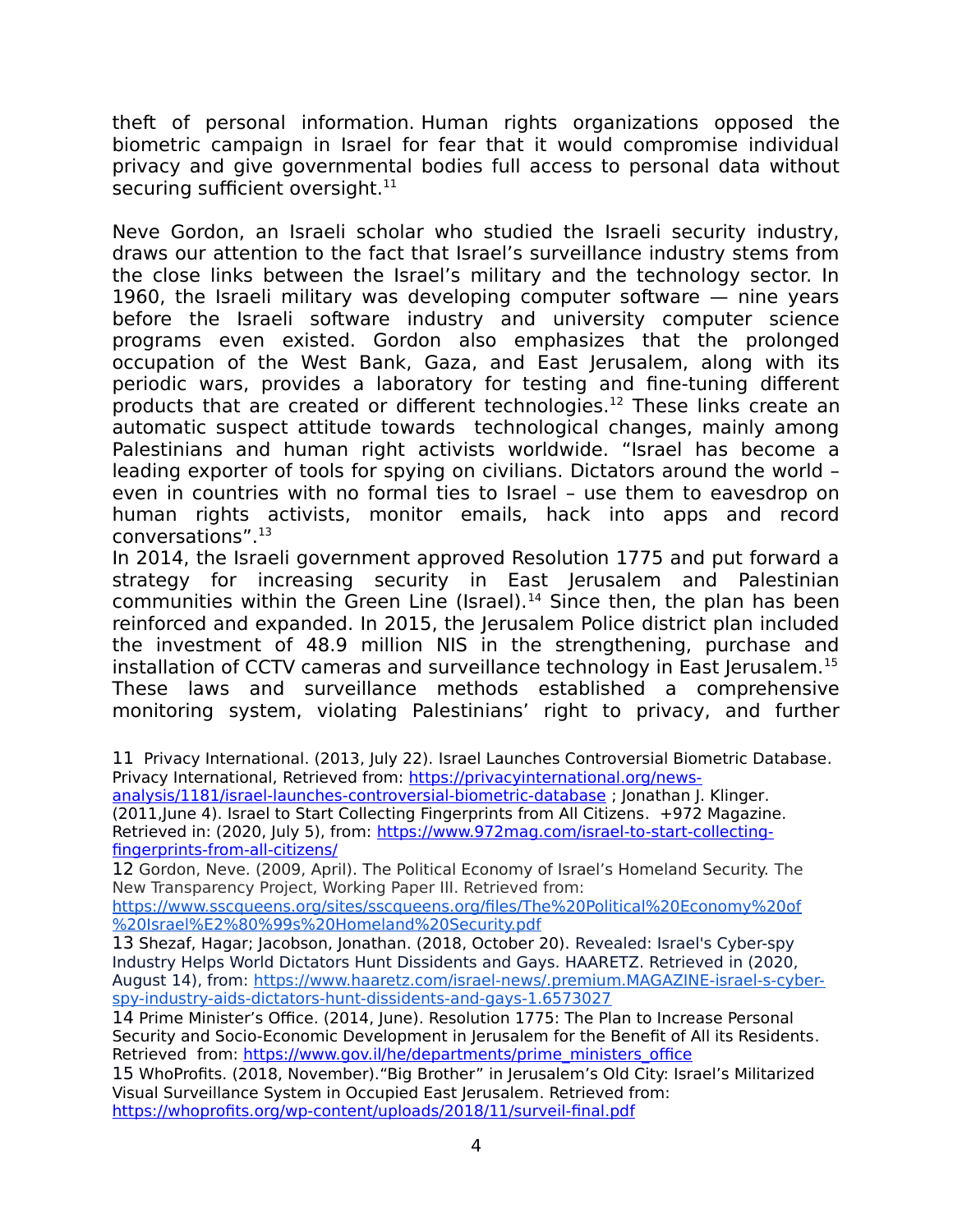limiting their right to freedom of expression and their ability to demand their human rights be respected. Meanwhile, during the coronavirus pandemic, Israel's security agency; the Shin Bet, is using citizens' cell phone location data to track and monitor the movements of those infected. Controversially, the data has been collected over the past few years without being previously reported.

With the outbreak of the discussion on using mass surveillance programs in Israel, Bergamn and Shabertoch, reviled a vital piece published in Ynet on 27 March 2020,<sup>[16](#page-4-0)</sup> disclosing information regarding a secret database known as the 'tool' or 'Ha kle' in Hebrew. This revealed that the Shin Bet has been spying on all citizens using Israeli telecommunications since 2002, all the time, and most importantly regardless of the health crisis. All that the Israeli government had to do was allow the use of this database to know where patients were, who they talked to, where they traveled and more.

Bergman investigation reveals that only five members of the Intelligence Subcommittee knew about the 'tool,' and it was never brought to the attention of the public in Israel. The result is that an extensive system, which collects information about all citizens of a 'democratic state,' remains entirely in the dark, with no transparency and away from the public eyes. According to Bergman, apart from gathering information on everyone, the 'tool' allows checking citizen life not only from the time they became a subject of examination but also back in time. The Shin Bet data collection makes it clear that Israeli state surveillance is not limited to Palestinian citizens; it touches the lives of the Jewish as well, although it takes different forms and is not so bound up with nationalistic considerations.<sup>[17](#page-4-1)</sup>

## **2. Justification of mass surveillance in Israel during the Coronavirus**

Global crises such as the current coronavirus pandemic, evoke great fear among people, which is often an opportunity for states to justify policies and practices that violate or abuse citizen's fundamental rights under the guise of protection. Politicians, policymakers and even ordinary citizens in Israel may believe that surveillance technologies are legitimate if they limit the spread of the virus and save lives. Such a perspective raises a fundamental question regarding the consequences of applying mass surveillance, on fundamental human rights of individuals and groups. As history has shown, the Israeli Shin Bet has intervened in civilian matters, particularly regarding Palestinians whose individual, cultural and political lives have been a target

<span id="page-4-1"></span><span id="page-4-0"></span>16 Bergman, Ronen; Shbertztuch, Ido. (2020, March 27).The "tool" has been revealed: the secret GSS database that collects your SMS,calla and locations.Ynet. Retrieved in (2020, June 29), from:<https://www.ynet.co.il/articles/0,7340,L-5701412,00.html> 17 Zureik, Elia. (2016). Strategies of surveillance: the Israeli gaze. **Jerusalem Quarterly**, 66, Pp.12-38.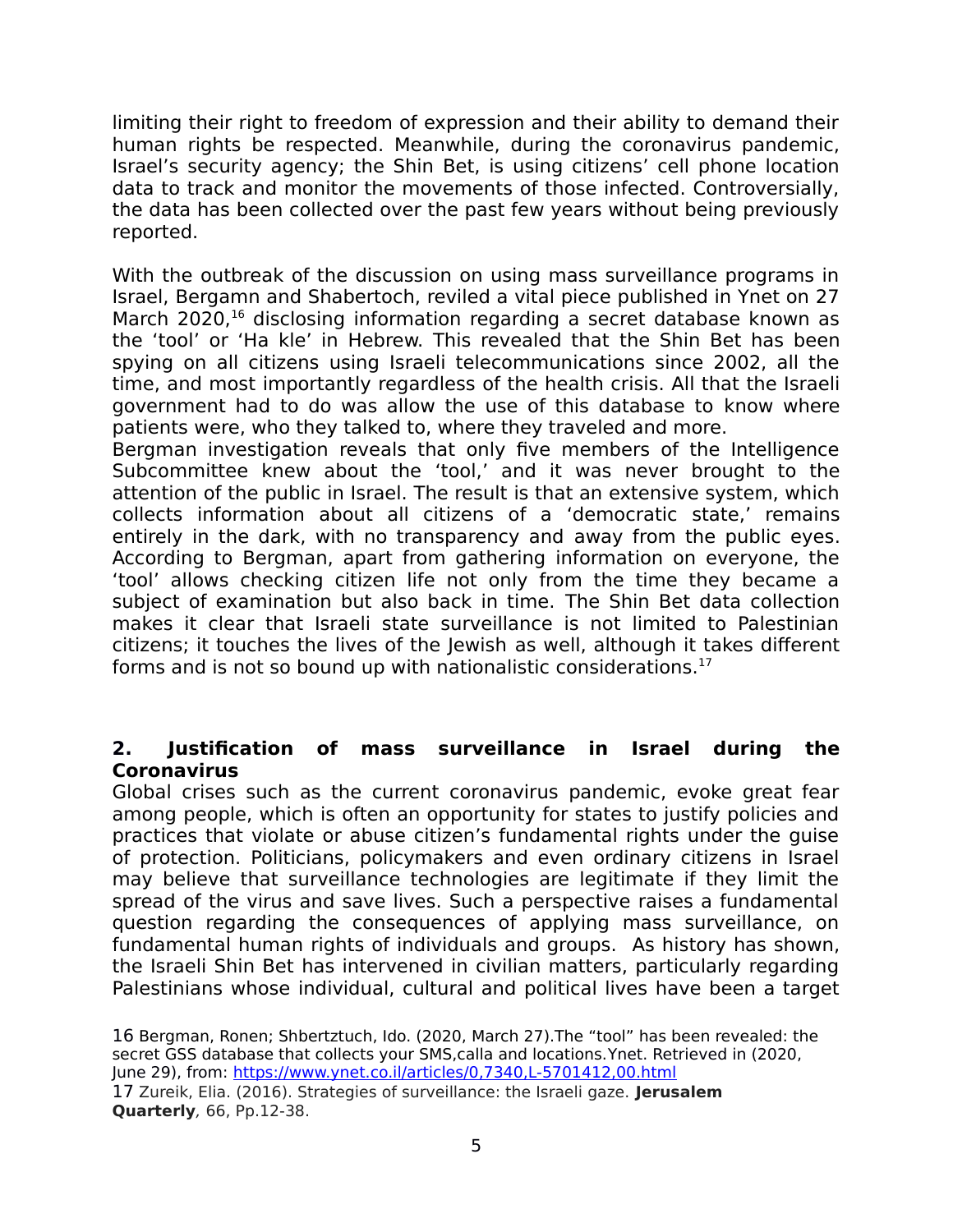of surveillance and repression.<sup>[18](#page-5-0)</sup> Palestinians, therefore, carefully considered any efforts to expand structures of population monitoring in the name of efficiency, particularly one that has the potential to track their movements more systematically and store personal information about them in real-time. Therefore, the petition against the expanding of the Shin Bet's powers, initiated by Adalah: the Legal Centre for the Arab minority in Israel and the Joint List: the Political alliance of the main Arab political parties in Israel, is not surprising.[19](#page-5-1)

To gain public legitimacy, to apply surveillance methods and expand the Shin Bet's authority, there was a need to frame the coronavirus as a security threat. In Israel, whether it is a real or imagined threat, the politics of fear has been an effective strategy for creating strong national unity and suppressing human rights, opposition and internal criticism for decades. Israeli writer Seth Freedman points out that the Jewish history of suffering is used callously by the State of Israel to create a permanent "culture of fear"<sup>[20](#page-5-2)</sup> to justify its brutal security measures toward the Palestinians in the name of national security, this includes rejecting Palestinians fundamental human rights and silencing the Palestinian narrative.

## **2.1 The Securitization of Coronavirus and digital rights in Israel**

In addition to implementing public health measures such as quarantines, tests and lockdowns, Israel also chose to frame the Coronavirus as a security threat and not merely as a public health issue<sup>[21](#page-5-3)</sup>. While scholars of securitization theory view securitization as a speech act and therefore focus on the rhetorical aspects of defining matters of national security, Ehud Eiran<sup>[22](#page-5-4)</sup>, emphasizes that Israel's Securitization of the coronavirus was also

<span id="page-5-0"></span>18 7amleh- Arab center for Social Media Advancement.(2020, July). Online Smear Campaigns and Deplatforming: The Silencing and Delegitimization of Palestinian Human Rights Defenders, Activists and Organizations. Retrieved from[:https://7amleh.org/2020/07/02/online-smear-campaigns-and-deplatforming-the-](https://7amleh.org/2020/07/02/online-smear-campaigns-and-deplatforming-the-silencing-and-delegitimization-of-palestinian-human-rights-defenders-activists-and-organizations)

[silencing-and-delegitimization-of-palestinian-human-rights-defenders-activists-and](https://7amleh.org/2020/07/02/online-smear-campaigns-and-deplatforming-the-silencing-and-delegitimization-of-palestinian-human-rights-defenders-activists-and-organizations)[organizations](https://7amleh.org/2020/07/02/online-smear-campaigns-and-deplatforming-the-silencing-and-delegitimization-of-palestinian-human-rights-defenders-activists-and-organizations)

<span id="page-5-1"></span>19 Adalah- the Legal center for Arab Minority Rights in Israel. (2020, May). Adalah's initial analysis of the Shin Bet ("Shabak") Coronavirus Cellphone Surveillance Case. Retrieved from:

[https://www.adalah.org/uploads/uploads/Adalah\\_Initial\\_Analysis\\_Shin\\_Bet\\_Corona\\_Surveillanc](https://www.adalah.org/uploads/uploads/Adalah_Initial_Analysis_Shin_Bet_Corona_Surveillance_Case_Final_04.05.2020.pdf) [e\\_Case\\_Final\\_04.05.2020.pdf](https://www.adalah.org/uploads/uploads/Adalah_Initial_Analysis_Shin_Bet_Corona_Surveillance_Case_Final_04.05.2020.pdf)

<span id="page-5-2"></span>20 Freedman, Seth. (2008, June 22). Culture of Fear. The Guardian. Retrieved in ( 2020, June 29),

from[:https://www.theguardian.com/commentisfree/2008/jun/22/israelandthepalestinians.fear](https://www.theguardian.com/commentisfree/2008/jun/22/israelandthepalestinians.fear)

<span id="page-5-3"></span>21 Hoffman, Adam. (2020, April). The Securitization of the Coronavirus Crisis in the Middle East. POMEPS Studies (39). Pp: 10-14

<span id="page-5-4"></span>https://pomeps.org/wp-content/uploads/2020/04/POMEPS\_Studies\_39\_Web.pdf 22 Eiran, Ehud. (2020, April). Israel: Politics and Identity in Coronavirus times. POMEPS Studies (39). Pp: 44-47 [https://pomeps.org/wp](https://pomeps.org/wp-content/uploads/2020/04/POMEPS_Studies_39_Web.pdf)[content/uploads/2020/04/POMEPS\\_Studies\\_39\\_Web.pdf](https://pomeps.org/wp-content/uploads/2020/04/POMEPS_Studies_39_Web.pdf)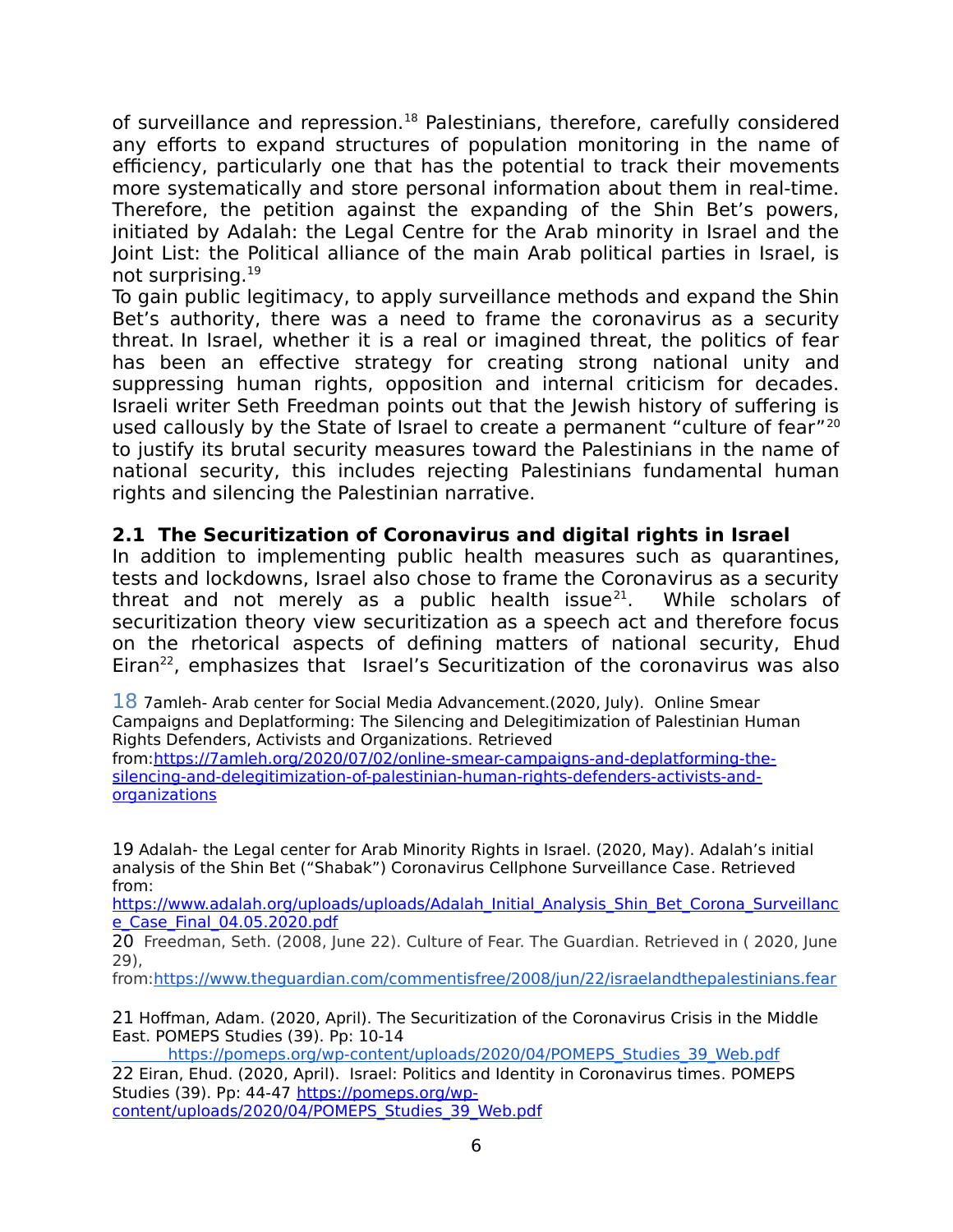reflected in the actions undertaken by the Israeli government. According to Netanyahu, the new reality of trying to contain the coronavirus justifies the use of extraordinary measures. Netanyahu stated that as part of Israel's efforts to combat the epidemic, the government would "deploy against it measures we have only previously deployed against terrorists ."[23](#page-6-0) These measures included an extraordinary use of Israel's various security and intelligence agencies. In addition to the Shin Bet use of surveillance technologies to track citizens infected by the Coronavirus,<sup>[24](#page-6-1)</sup> The Israeli army Intelligence Corps, including its Research Division and elite Unit 8200, were also called on to assist the Ministry of Health in collecting and analyzing intelligence related to the Coronavirus.<sup>[25](#page-6-2)</sup> Finally, Mossad, Israel's foreign intelligence service, was tasked by Netanyahu "to do everything and anything" to procure ventilators and other needed medical supplies from abroad for the country's health system.[26](#page-6-3). These steps reflect Israel's securitized response to the global epidemic – using military units, intelligence agents and technologies and collecting intelligence for the country's national security needs. Far from serving as a paradigm of what is active and efficient in the war against Coronavirus, the surveillance measures being imposed in Israel should lead us to question the very purpose of large-scale tracking in the long-term.

#### **2.2 The Legal Framework for using surveillance programs: expanding the Shin Bet authorities**

Article 7 (a)<sup>[27](#page-6-4)</sup> defines the Shin Bet's mission as: "The protection of State security and the order and institutions of the democratic regime against

<span id="page-6-0"></span>23 Sindel, Yonatan. ( 2020, March 14). Israel: Unveiling broad coronavirus measures, Netanyahu says all leisure activities to be halted.i24NEWS. Retrieved in (2020, June 21), from[:https://www.i24news.tv/en/news/israel/1584216067-coronavirus-all-leisure-activities-to](https://www.i24news.tv/en/news/israel/1584216067-coronavirus-all-leisure-activities-to-be-halted-in-israel-netanyahu-says-unveiling-broad-measures)[be-halted-in-israel-netanyahu-says-unveiling-broad-measures](https://www.i24news.tv/en/news/israel/1584216067-coronavirus-all-leisure-activities-to-be-halted-in-israel-netanyahu-says-unveiling-broad-measures)

<span id="page-6-1"></span>24 Bob, Yonah; Hoffman,Gil. (2020, March 17). Shin Bet confirms it is currently using surveillance tools. THE JERUSALEM POST. Retrieved in (2020, June 24), from:  [https://www.jpost.com/breaking-news/use-of-digital-means-to-track-coronavirus](https://www.jpost.com/breaking-news/use-of-digital-means-to-track-coronavirus-patients-approved-621237)[patients-approved-621237](https://www.jpost.com/breaking-news/use-of-digital-means-to-track-coronavirus-patients-approved-621237)

<span id="page-6-2"></span>25 Zeitun, Yoav. (2020, April 1). Corona's Shadow War in Corona: Collection, Investigator and Decoder. Ynet. Retrieved in (2020, June 24), from[:https://www.ynet.co.il/articles/0,7340,L-](https://www.ynet.co.il/articles/0,7340,L-5704617,00.html)[5704617,00.html](https://www.ynet.co.il/articles/0,7340,L-5704617,00.html)

<span id="page-6-3"></span>26 Caspit, Ben. (2020, April 1). Mossad, Netanyahu's secret weapon against the coronavirus. AL-Monitor. Retrieved in (2020, June 24), from: [https://www.al](https://www.al-monitor.com/pulse/originals/2020/03/israel-benjamin-netanyahu-mossad-coronavirus-test-kits.html)[monitor.com/pulse/originals/2020/03/israel-benjamin-netanyahu-mossad](https://www.al-monitor.com/pulse/originals/2020/03/israel-benjamin-netanyahu-mossad-coronavirus-test-kits.html)[coronavirus-test-kits.html](https://www.al-monitor.com/pulse/originals/2020/03/israel-benjamin-netanyahu-mossad-coronavirus-test-kits.html)

<span id="page-6-4"></span>27 The General Security Service (GSS) Law 5762-2002  [https://knesset.gov.il/review/data/eng/law/kns15\\_GSS\\_eng.pdf](https://knesset.gov.il/review/data/eng/law/kns15_GSS_eng.pdf)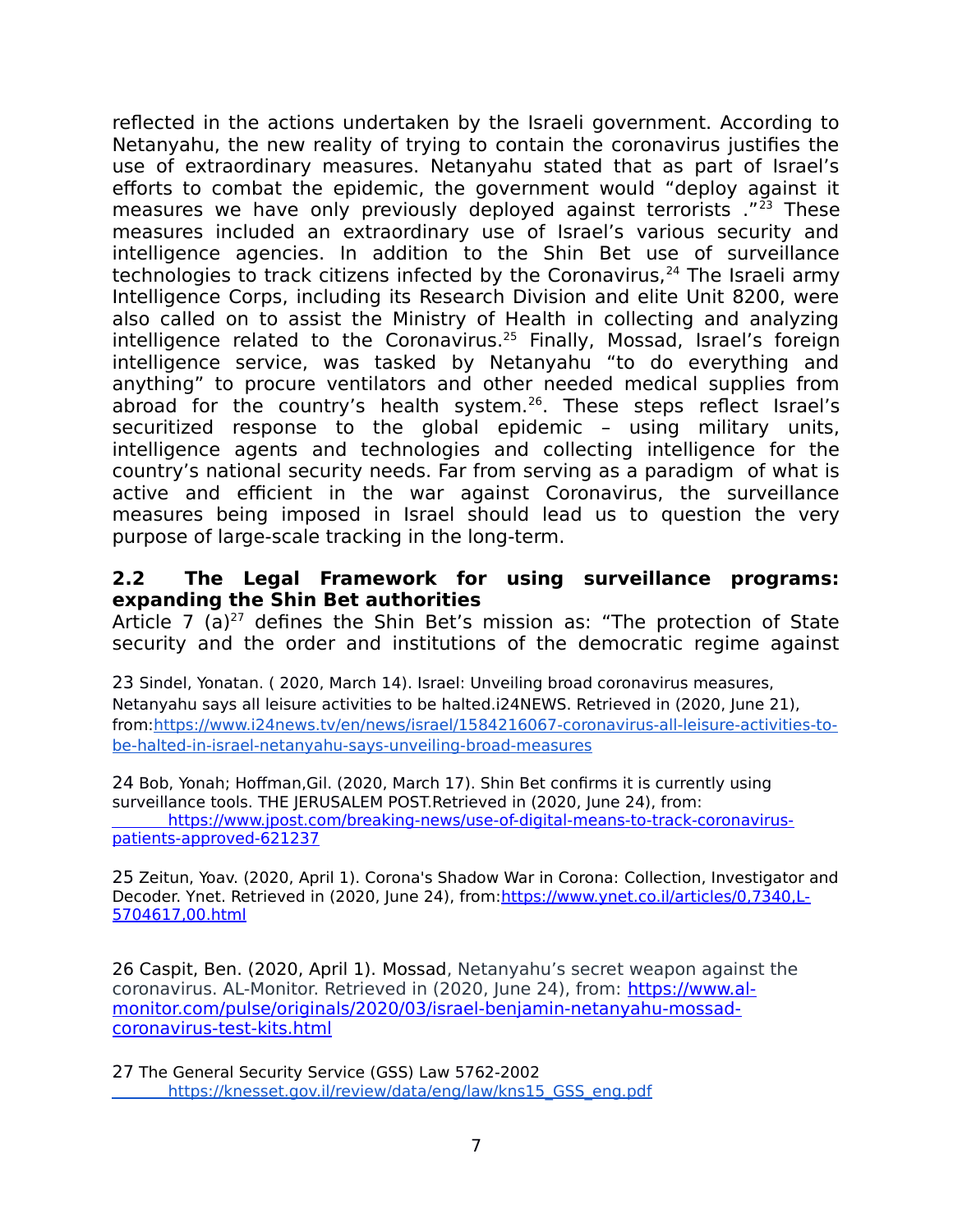threats of terrorism, sabotage, subversion, espionage and disclosure of State secrets, and the Service shall also act to safeguard and promote other State interests vital for national State security, all as prescribed by the Government and subject to every law." The Shin Bet interprets this provision widely, and through it intervened in domains of civilian life (mainly of Palestinians) using mass surveillance programs on Palestinian citizens of Israel and Palestinian residents of East Jerusalem and those who live in the occupied Palestinian territories. The expansion of the Shin Bet's authorities during the coronavirus pandemic has created an intense controversy, not over employing such techniques, but over the acknowledgement of using these methods also on Jewish citizens. On 26 April 2020, the Israeli Supreme Court issued a decision on four petitions challenging the legality of the Shin Bet's tracking and monitoring of coronavirus patients and people who came within their vicinity, via their cell phones and by other methods.<sup>[28](#page-7-0)</sup>Accepting the argument initiated by Adalah- the legal center for Arab minority rights in Israel- arguing the government exceeded its power in expanding the scope of the Shin Bet's activities beyond issues of strict national security, the Israeli court ruled that the Shin Bet cannot track citizens without legislative reference, even during the exceptional coronavirus pandemic. However, despite the court's position and acknowledgement of the illegality, the court allowed the Shin Bet's tracking program to continue, as long as the government initiated a legislative process in the Knesset by 30 April 2020.[29](#page-7-1) In other words, the court accepted that, under certain circumstances, the Shin Bet still has authority to interfere in civilian issues including those of related to public health, as part of the interpretation of its activities under Article 7 (b) $(6)^{30}$  $(6)^{30}$  $(6)^{30}$ . Also, despite the court's recognition of the Shin Bet's surveillance program as a breach of citizen's constitutional rights, it did not entirely ban or prevent the government from expanding the Shin Bet's interference with handling civilian matters. Instead, it instructed and encouraged the state to establish a legislative process approved by the Knesset, to create a lawful path for using these programs. As a result, the Shin Bet will have the legal right to surveil Israeli citizens.

<span id="page-7-0"></span>28 HCJ 2109/20, Adv. Shahar Ben Meir v. Knesset (joined with HCJ 2135/20, ACRI v. Prime Minister, HCJ 2141/20, Adalah and the Joint List v. The Prime Minister, et. al and HCJ 2187/20,The Journalists' Union in Israel v. Prime Minister) (decision delivered 26 April 2020) available in Hebrew at:

[https://www.adalah.org/uploads/uploads/SCT\\_decision\\_Shabak\\_26042020.pdf](https://www.adalah.org/uploads/uploads/SCT_decision_Shabak_26042020.pdf)

<span id="page-7-1"></span>29 On 30 April 2020 the Knesset Foreign Affairs and Defense Committee's Subcommittee for Intelligence and Secret Services voted to approve a governmental decision authorizing the Shin Bet to continue the program for another week. Adalah- the Legal center for Arab Minority Rights in Israel sent a letter to the Knesset Committee Chairman, the AG and others on the same day protesting that the government's extension of the program and the sub committee's approval of it directly contradicts the 26 April Supreme Court ruling.

Adalah- the Legal center for Arab Minority Rights in Israel. (2020, May 4).Adalah's Case List: Coronavirus and Human Rights Petitions pending before the Israeli Supreme Court – as of 4 May 2020. Retrieved from:

<span id="page-7-2"></span>[https://www.adalah.org/uploads/uploads/Adalah\\_Corona\\_Petitions\\_04.05.2020\\_FINAL.pdf](https://www.adalah.org/uploads/uploads/Adalah_Corona_Petitions_04.05.2020_FINAL.pdf) 30 Ibid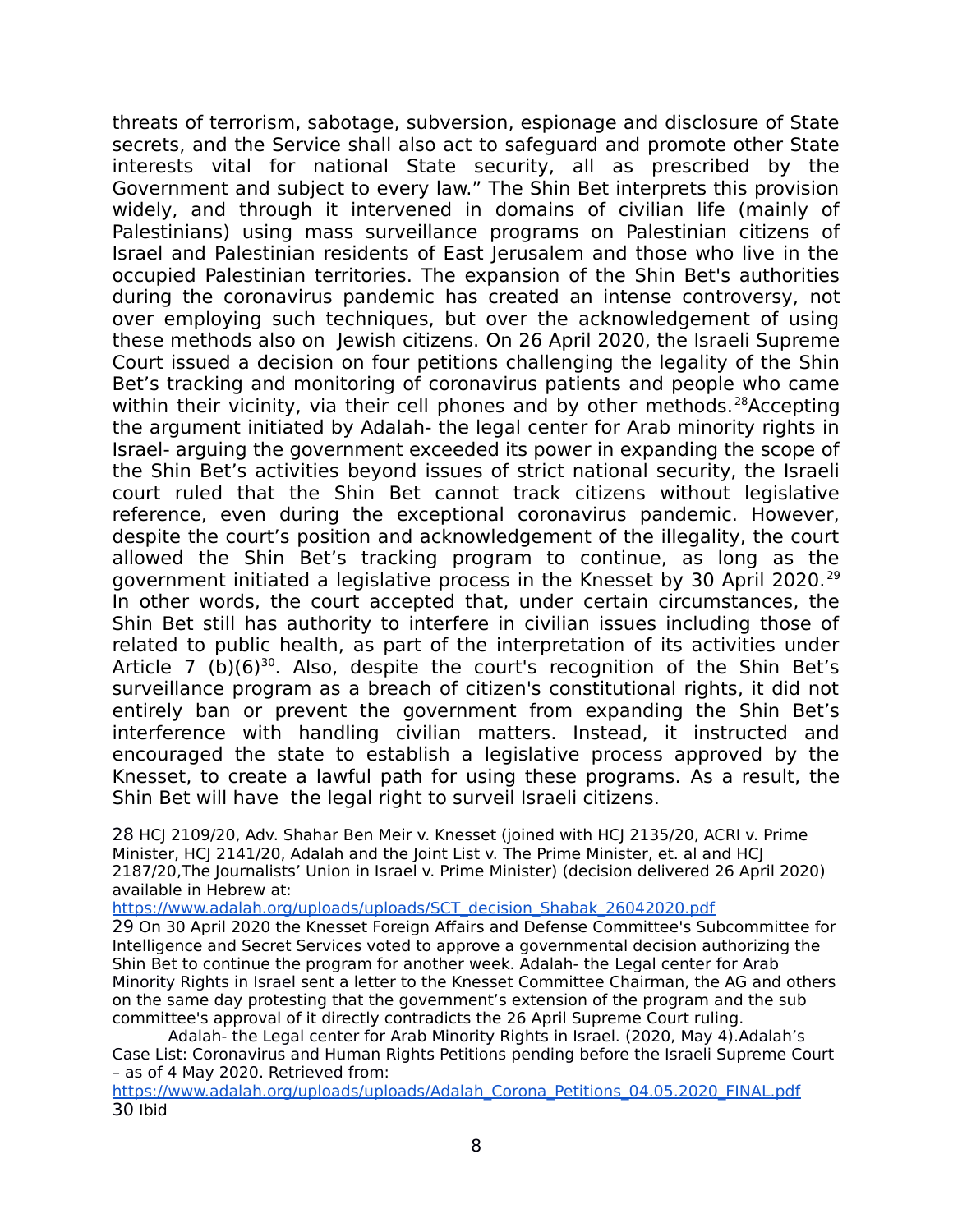## **2.3 Mass surveillance methods in Israel during the Coronavirus**

Numerous authorities are involved in tracking people's movements - ranging from the Health Ministry to the robust domestic intelligence services, the Shin Bet. Tracking methods include extensive surveillance networks, analysis and cross-referencing of massive databases, monitoring the location of citizens through their mobile phones, and using face recognition based on artificial intelligence.

- **Geolocation tracking -** The Shin Bet launched mobile phone location tracking technology to spy on and track Israelis diagnosed with the coronavirus. The ministry of Health hands over the details of patients who tested positive to the coronavirus to Shin Bet and Shin Bets gives them back a list of every person they have been in contact with over the past two weeks. Being 'in contact' is [defined as spending a](https://www.haaretz.com/israel-news/.premium-israeli-doctors-warn-shin-bet-surveillance-hindering-efforts-to-combat-coronavirus-1.8714359) [minimum of 15 minutes within two meters](https://www.haaretz.com/israel-news/.premium-israeli-doctors-warn-shin-bet-surveillance-hindering-efforts-to-combat-coronavirus-1.8714359) of the infected person. The people on that list then receive a text message requesting them to go into isolation, meaning they have to stay home and are not allowed to go out under any circumstance. The Israeli Supreme Court ruled that the program is allowed to continue as long a parliamentary committee oversees it.
- **HaMagen[31](#page-8-0) 'The Protector' -** Six days after the initiation of mandatory coronavirus surveillance by the Shin Bet, the Ministry of Health in Israel launched a very similar voluntary service; an opencode application that allows citizens to opt into the logging of their mobile-phone locations. This app cross-checks the GPS history of your mobile phone with historical geographic data of patients from the ministry of health. It notifies mobile users shortly after they come close to a person who has tested positive for SARS-CoV-2 and advises them to self-isolate. HaMagen became the most-searched item on Google in Israel overnight. Within a week, over a million people (nearly 20% of the adult smartphone users in Israel) had downloaded the application, even though the similar non-voluntary service run by the Shin Bet already existed.

Interestingly, nearly one-third of the users removed the application shortly after installing it on their device, reflective of a substantial, yet not perfect, participation rate.<sup>[32](#page-8-1)</sup> A considerable limitation of this approach is that such apps can reduce the spread of disease only if many people use them. Also, voluntary data submission carries a risk of creating a false impression of security for users because areas without reports might still have infected

<span id="page-8-0"></span>31 Ministry of Health. (2020). HaMagen 2: the National app for fighting the spread of coronavirus.Retrieved from: [https://govextra.gov.il/ministry-of-health/hamagen](https://govextra.gov.il/ministry-of-health/hamagen-app/download-en/)[app/download-en/](https://govextra.gov.il/ministry-of-health/hamagen-app/download-en/)

<span id="page-8-1"></span><sup>32</sup> Amit, M., Kimhi, H., Bader, T. et al. (2020,May 26).Mass-surveillance technologies to fight coronavirus spread: the case of Israel. Nature medicine. Retrieved in (2020, June 25), from[:https://www.nature.com/articles/s41591-020-0927-z](https://www.nature.com/articles/s41591-020-0927-z)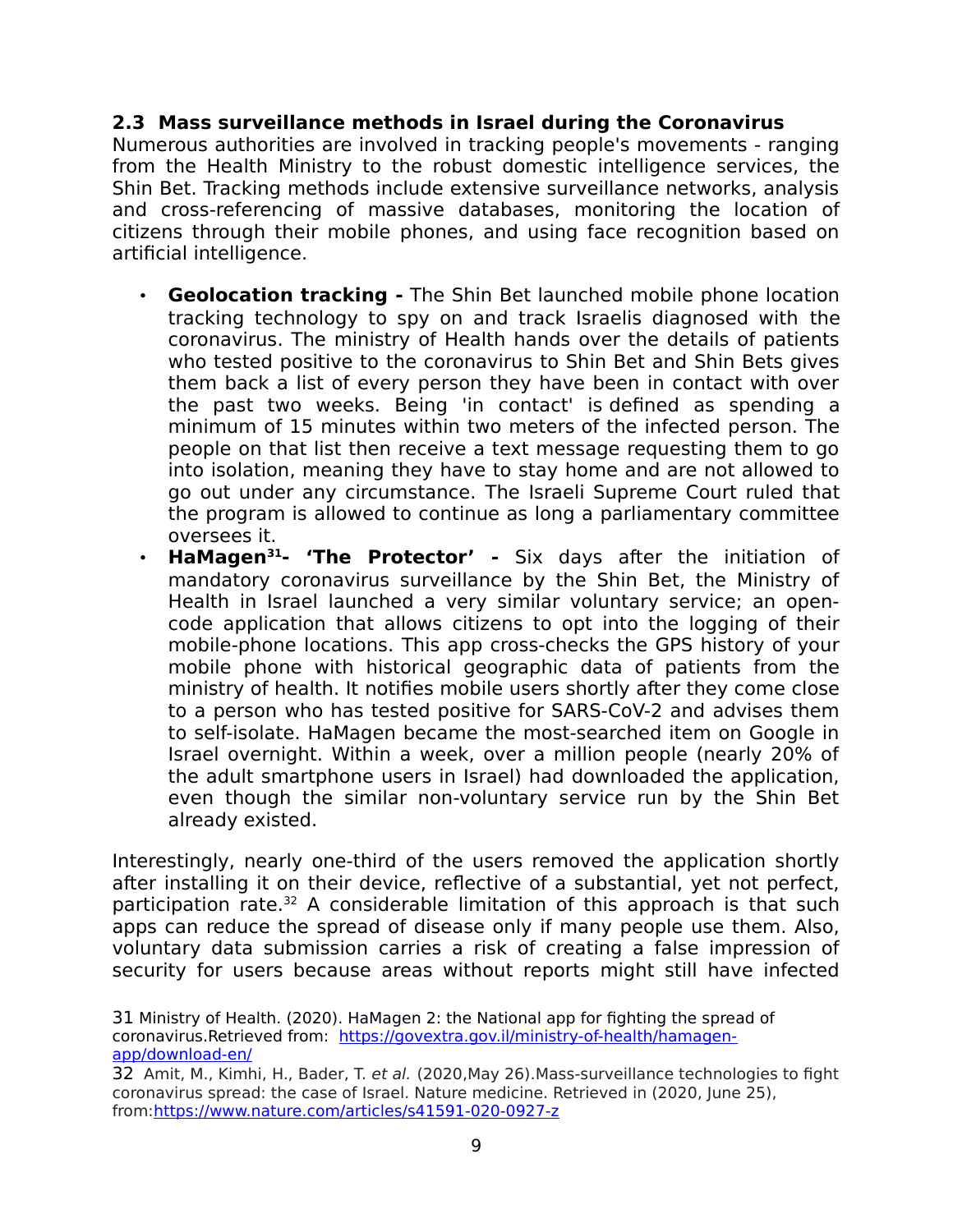people who can spread the virus. However, The Supreme Court ruled, when choosing between the Shin Bet's tracking programme and the Ministry of Health approved voluntary application, to allow the Shin Bet to continue with their data collection, with the condition that there needs to be based on permanent legislation.

In the first two methods, because of the difficulty of determining closeness among phones and, more importantly, the physical barriers such as walls and doors between users that might prevent transmission, this can result in a high false-positive rate. $33$ 

- **Facial recognition:** Facial recognition is a biometric software application capable of uniquely identifying or verifying a person by comparing and analyzing patterns based on the person's facial contours. Facial recognition is mostly used for security purposes, though there is increasing interest in other areas of use. Facial recognition is often used as a mass surveillance technique by governments. This surveillance method is heavily used in the West Bank. The Old City of Jerusalem represents a microcosm of this method, where Israel seeks to create a coercive environment aimed at driving Palestinians out of the city. To this end, Israel launched the 'Mabat 2000' project in the Old City, which is a system of 320-400, closed-circuit television (CCTV) cameras capable of manoeuvring 360 degrees to follow and track movements.<sup>[34](#page-9-1)</sup>
- **The 'Hawk's Eye' cameras, in Hebrew 'Ein H' Nets':** Smart Cameras that detect license plates, compare license numbers to predefined databases, such as the database of vehicles reported as stolen and the database of vehicles whose license has expired, and alert them in real time.These kinds of cameras have been deployed all over Israel and information regarding civilian movement has been collected since  $2013^{35}$  $2013^{35}$  $2013^{35}$  The police keep a database of movements of civilians who have not committed any offense, and are not even suspected of it, just in case their vehicle is involved in the offense in the future. In other words, the police hold a confidential database on civilian movement that may remain in the hands of the police for years. .The Police refuse to provide data regarding the deployment of the cameras, their number, the amount of license plates captured on them or the exact length of time the data was stored. 'Ein H' Nets'

<span id="page-9-0"></span>33 Ibid

<span id="page-9-1"></span>34 7amleh- the Arab center for the Advancement of Social Media. (2020, May 21).Facial Recognition Technology and Palestinian Digital Rights. Retrieved from:

 [https://7amleh.org/2020/05/21/facial-recognition-technology-and-palestinian-digital](https://7amleh.org/2020/05/21/facial-recognition-technology-and-palestinian-digital-rights)[rights](https://7amleh.org/2020/05/21/facial-recognition-technology-and-palestinian-digital-rights)

<span id="page-9-2"></span>35 Dolev, Daniel. (2020, May 6).Walla! NEWS: Police hold a confidential database on civilian movements. Walla. Retrieved in (2020, July 25), from: <https://news.walla.co.il/item/3355178>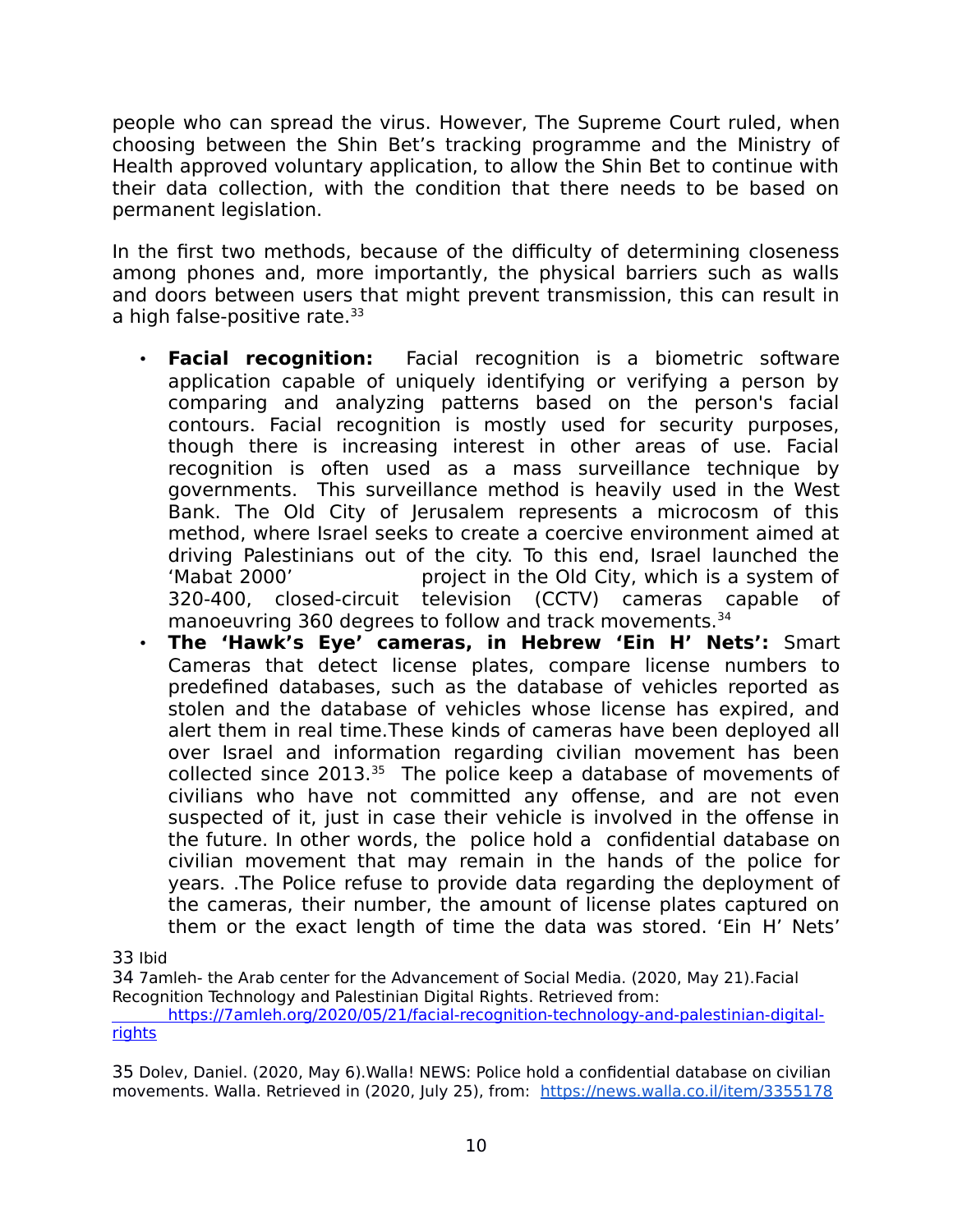database has not been reported as required to the Registrar of Databases in the Ministry of Justice, and today there is not even a police procedure that regulates its use.

• **COGAT App:** Palestinians living in the Palestinian occupied territories and who need to verify whether their permits to enter and remain in Israel are still valid have been advised by Israel to download an app that enables the military access to their mobile phones.The app, known as 'Al Munasiq,' in Arabic, or 'The Coordinator', allows the army to track the user's phone location as well as access any notifications they receive, files they download or save, and the device's camera. As a result of the Coronavirus outbreak, the Coordination of Government Activities in the Territories (COGAT) offices are now closed. In order to install the app, users need to approve the following terms: "We may make use of the information we collect for any purpose, including for security purposes.<sup>"[36](#page-10-0)</sup> In addition to the direct damage of digital rights of Palestenains living in the Palestenain territories, Israeli citizens who are in contact with them, are also exposed.

#### **Conclusion and recommendations**

All citizens of Israel are experiencing violations of their digital rights. However, Palestinian citizens in Israel, as alike Palestinians in the occupied territories, are the most vulnerable group, online and offline. Framing the coronavirus pandemic as a security threat legitimized the use of mass surveillance methods and extended the Shin Bet authorities making Palestinians even more vulnerable alongside with other groups and human rights activists, defenders, organizations, and journalists criticizing the government.

Beyond the concerns over privacy and accountability, critics are also worried about the long-term implications of the Shin Bet's actions during this crisis and the normalization of using mass surveillance methods. Adalah- the legal centre for Arab minority rights in Israel, has expressed concern that the Supreme Court left the door open for the Shin Bet's further involvement in civilian matters. For the first time, a political level, with the approval of the Knesset's unanimous decision, succeeds in diverting the Shin Bet and one of its most essential tools in favour of another matter, which has nothing to do with security issues.

In this sense, the coronavirus pandemic serves as a perfect cover for the Shin Bet to legitimize and declare on using mass surveillance programs. This might explain the reaction of Shin Bet senior officials. They looked on in amazement at the press conferences, during which Netanyahu spoke to the entire world about the Shin Bet capabilities.

<span id="page-10-0"></span>36 Middle East Eye. (2020). 'The Coordinator': Israel instructs Palestinians to download app that tracks their phones. Retrieved from:

 [https://www.middleeasteye.net/news/coordinator-israel-instructs-palestinians](https://www.middleeasteye.net/news/coordinator-israel-instructs-palestinians-download-app-tracks-their-phones)[download-app-tracks-their-phones](https://www.middleeasteye.net/news/coordinator-israel-instructs-palestinians-download-app-tracks-their-phones)